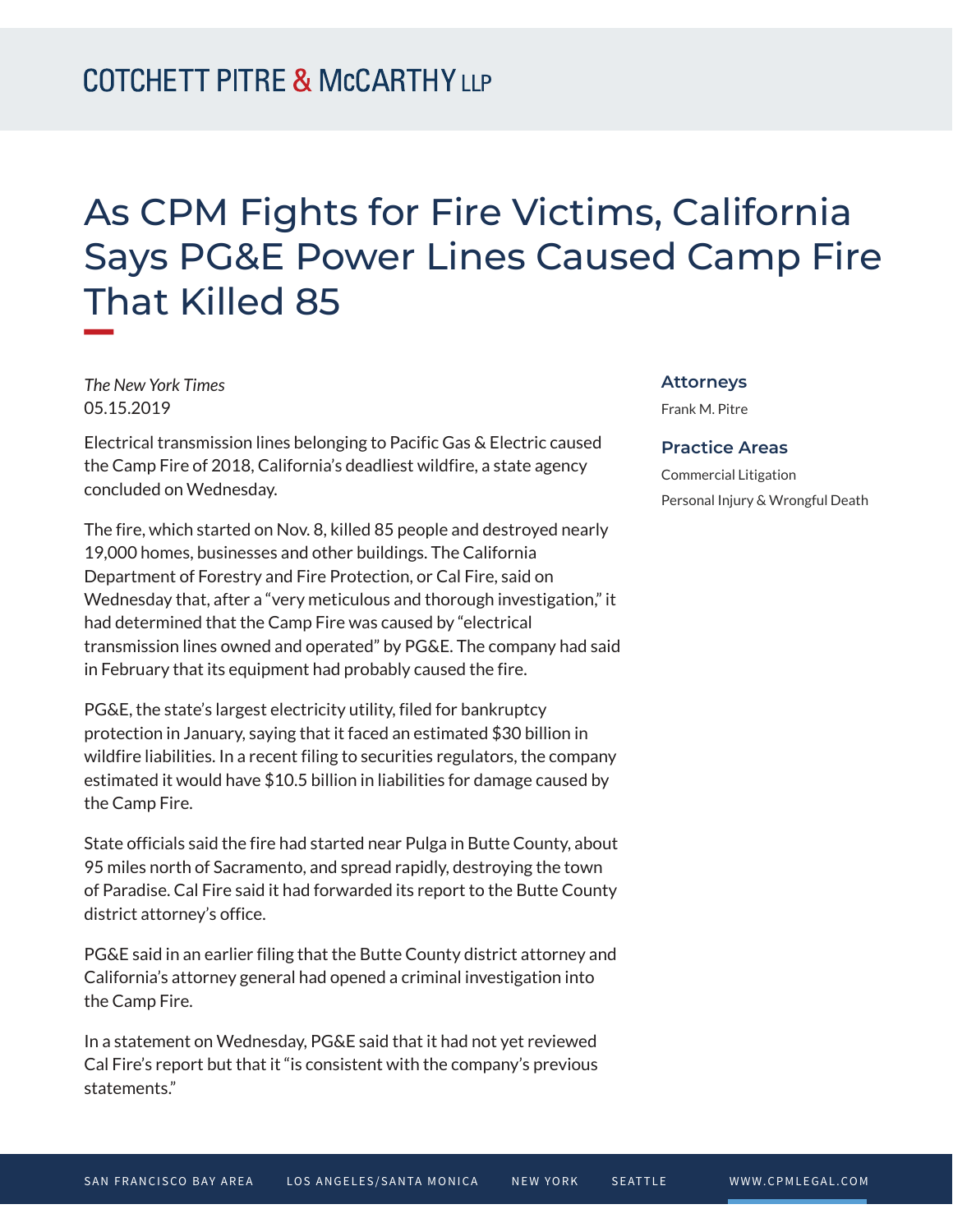## **COTCHETT PITRE & McCARTHY LLP**

AS CPM FIGHTS FOR FIRE VICTIMS, CALIFORNIA SAYS PG&E POWER LINES CAUSED CAMP FIRE THAT KILLED 85

"Our hearts go out to those who have lost so much, and we remain focused on supporting them through the recovery and rebuilding process," the statement said. "We also want to thank the brave first responders who worked tirelessly to save lives, contain the Camp Fire and protect citizens and communities."

*[Read more about a 99-year-old PG&E tower that the company let stand even after it had acknowledged that such structures were at risk of collapse.]*

PG&E previously said that it recognized "that more must be done to adapt to and address the increasing threat of wildfires and extreme weather" and that it was stepping up inspections, tree trimming and maintenance. The company recently appointed a new chief executive and added 11 new directors to its board.

The Camp Fire underscored the increasing threat that wildfires pose to California as climate change has intensified droughts and heat waves. In April, Gov. Gavin Newsom outlined a plan to reduce the risk of wildfires and find new ways to shoulder the enormous costs of the fires.

Lawyers for victims of the fire said the state's report on Wednesday confirmed what many people had long suspected.

"Now the day of reckoning has come," said Frank Pitre, a lawyer for victims who is based in the Bay Area. "If PG&E wants to do the honorable thing, they should stop spending tens of millions of dollars in bankruptcy court and begin putting together the plan to compensate the victims."

In bankruptcy, the claims of wildfire victims will compete with the claims of bondholders and other PG&E creditors. People who lost their homes to the Camp Fire will probably not know how much the company will pay them for many months and possibly even years.

Some survivors like Randi Hall, who lost her home in Paradise and now lives in a recreational vehicle with her boyfriend, her young daughter and a puppy, have said PG&E appears to be shirking its obligations to victims in bankruptcy court.

"If I caused the fire, I wouldn't be able to file bankruptcy and I wouldn't be able to make other people pay for it," Ms. Hall said in an interview last week. "Why does a company that has so many millions of dollars in insurance get to do it?"

Separately on Wednesday, Mr. Newsom criticized PG&E for how it has handled its bankruptcy case, saying in a court filing that the utility "has not demonstrated that it understands the gravity and urgency of the situation."